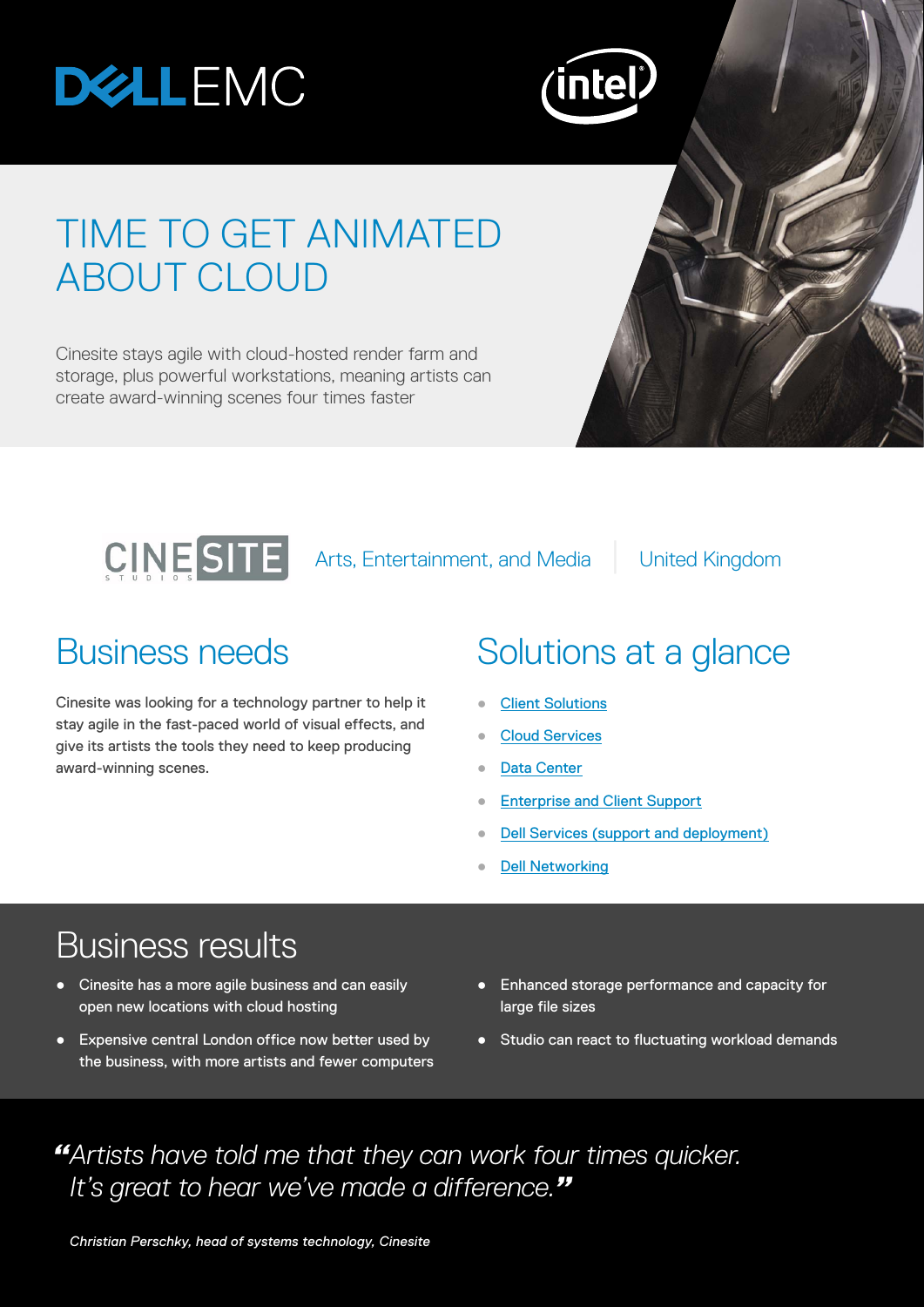Advances in technology over the past 20 years have led to a boom in visual effects (VFX) and animation in cinema and television. This has resulted in a thriving industry of studios whose artists work hard to deliver the jawdropping effects and characters that audiences have come to love.

Based in London and Canada, Cinesite has built a strong reputation in the industry, with credits on more than 200 films. The studio's work — which includes The Revenant, Harry Potter, and Skyfall — has won Academy Awards, BAFTAs and an Emmy Award. Of course, Cinesite requires the creative talents of hundreds of artists to make its work possible, and these artists in turn rely on cuttingedge technology. Andy Kinnear, a compositor at Cinesite, says, "Technology is the enabler in this industry. If you've got the idea in your head, the technology allows you to do it."

#### The tech that brings ideas to life

This is where Cinesite's head of systems technology Christian Perschky comes in. His team looks after IT for the entire studio — from the workstations the artists use, to the storage that underpins everything. Cinesite's render and storage technology was all housed in a server room at the company's central London offices, where rents are some of the highest in the world. "Our hardware was showing its age, so we were looking to replace it," says Perschky. "This made us think about how we could make the best use of the space in our Soho office. Would it be better for the business to have computers there, or artists?"

Storage was also an issue for Cinesite. "We had proprietary appliances that were difficult to scale," explains Perschky. "The VFX industry can be unpredictable, and we have to be agile, taking on artists and technology when we get large projects, and scaling back during quieter times. Any time we wanted more storage we had to buy expensive black boxes configured as the vendor wanted and not necessarily tuned to our requirements."

#### A new co-star

"So we were on the lookout for a new technology partner," says Perschky. "We knew that two of our competitors were already using Dell EMC, so we arranged a meeting with two of Dell EMC's VFX specialists —

one technical and one commercial — and found we could discuss all our needs." Cinesite's group financial director worked with Dell Financial Services to draw up a financing plan that allowed Cinesite to purchase the technology it needed to achieve its business objectives.

Cinesite relied on the Dell services and deployment team to help plan and design the full system refresh. The Dell EMC team guided the implementation and configuration that would allow the company to be more agile, give artists better tools to work with, and enable Cinesite to have more control over its technology. Its render farm has been bolstered by 120 Dell EMC PowerEdge M630 blade servers. Cinesite has upgraded its storage to Dell EMC PowerEdge R720 servers with Dell EMC PowerVault arrays, providing 800 gigabytes of space. As well as new hardware, Cinesite has moved its render farm and primary storage to an off-site colocation centre just outside London, provided by Dell EMC. The primary storage is then mirrored to a similar configuration of hardware for 1 petabyte of backup storage, which takes up a small part of the company's old server room in its London offices. Network connectivity is provided by Dell EMC Networking S4048-ON and other S Series switches at the core and edge. These provide low latency and deep buffering for render nodes, storage and demanding workloads

Its VFX artists use Dell Precision workstations. Those who need more compute power have models with dual Intel® Xeon® processors, while all other artists use high-clock-frequency single-processor models. All the workstations contain solid-state drive (SSD) storage for increased speed and productivity, and many use NVIDIA® Quadro® workstation graphics cards.

#### The elasticity of the cloud

By moving its data centre off-site, Cinesite has helped make the business more agile. Perschky says, "One of the benefits of using a service provided by Dell EMC is that we have the option to 'burst' into the cloud and use the additional compute power in the data centre. This is especially useful if we have a tight deadline that requires a sudden spike in resources. For example, a customer might want a scene to be changed overnight, and we can do that without worrying about sourcing physical hardware."

It also gives Cinesite the flexibility to make changes to its business or open new locations. "The VFX industry is dynamic. For example, we might want to open additional